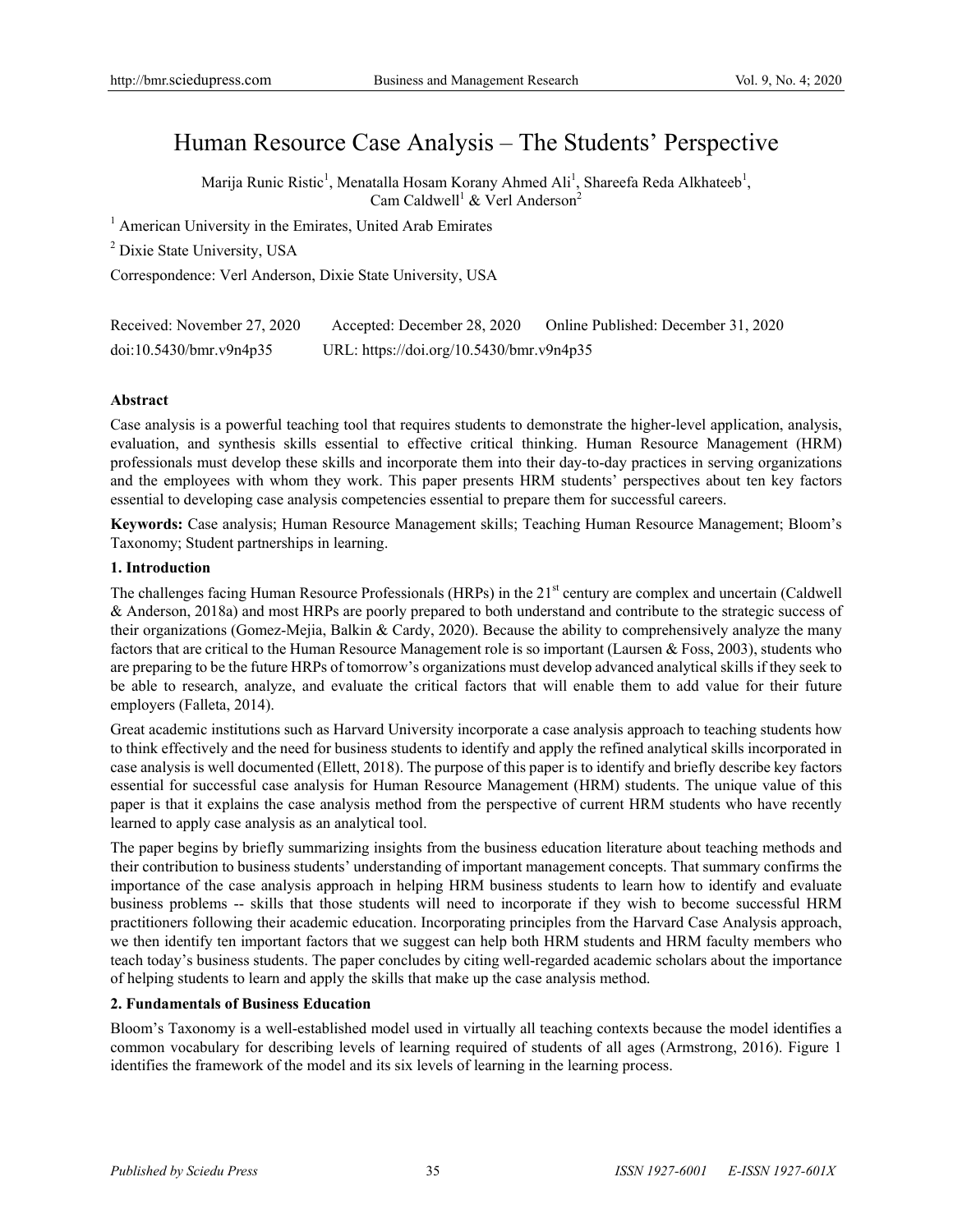



Armstrong, 2016

Figure 1. Bloom's Taxonomy

The Bloom's Taxonomy framework applies ideally to the case analysis method. Case analysis for business students asks learners to demonstrate their knowledge and understanding of core business principles and then utilize that information to define key issues and recommendations that resolve problems that mirror real life situations (Yin, 2017). Table 1, provided below, identifies how each of the six steps of Bloom's Taxonomy applies as a valuable resource for developing job-related skills that have practical value for HRM students.

| <b>Bloom</b><br><b>Learning Level</b> | <b>Importance for Case Analysis</b>                                                                                                                                                                              | Comment                                                                                                                       |
|---------------------------------------|------------------------------------------------------------------------------------------------------------------------------------------------------------------------------------------------------------------|-------------------------------------------------------------------------------------------------------------------------------|
| Remembering                           | HRM students must possess the basic knowledge of the key<br>HRP roles, the core principles associated with their discipline,<br>and the basic steps in analyzing a case problem.                                 | Without a foundation knowledge of core<br>principles, case analysis lacks a proper<br>context.                                |
| Understanding                         | Understanding requires organizing key HRM factors in a logical<br>way. That understanding enables students to apply those factors<br>for a specific case context.                                                | Understanding enables students to see how<br>the factors of HRM are applied to real<br>situations.                            |
| Applying                              | The ability to connect ideas and their relationships by applying<br>that knowledge in a specific situation is essential to case<br>analysis.                                                                     | Applying knowledge expands its practical<br>value in a specific context.                                                      |
| Analyzing                             | Analysis involves recognizing the relationships of key elements<br>in a case and finding evidence to support the interpretation of<br>case information.                                                          | Analyzing skills demonstrate the ability to<br>understand how concepts relate and to<br>recognize the importance of evidence. |
| Evaluating                            | Evaluation involves making judgments about facts, including<br>the ability to use evidence to accurately assess issues and<br>problems facing case participants that need to be addressed.                       | Accurately evaluating problems and issues<br>requires the capacity to gather relevant<br>information and evidence.            |
| Creating                              | Case analysis requires the ability to not only correctly define<br>issues but to generate practical solutions based upon relevant<br>evidence that effectively addresses the problems needing to be<br>resolved. | Citing references related to the case factors<br>addresses the problem and confirms the<br>value of the proposed solution.    |

Table 1. Human Resource Case Analysis and Bloom's Taxonomy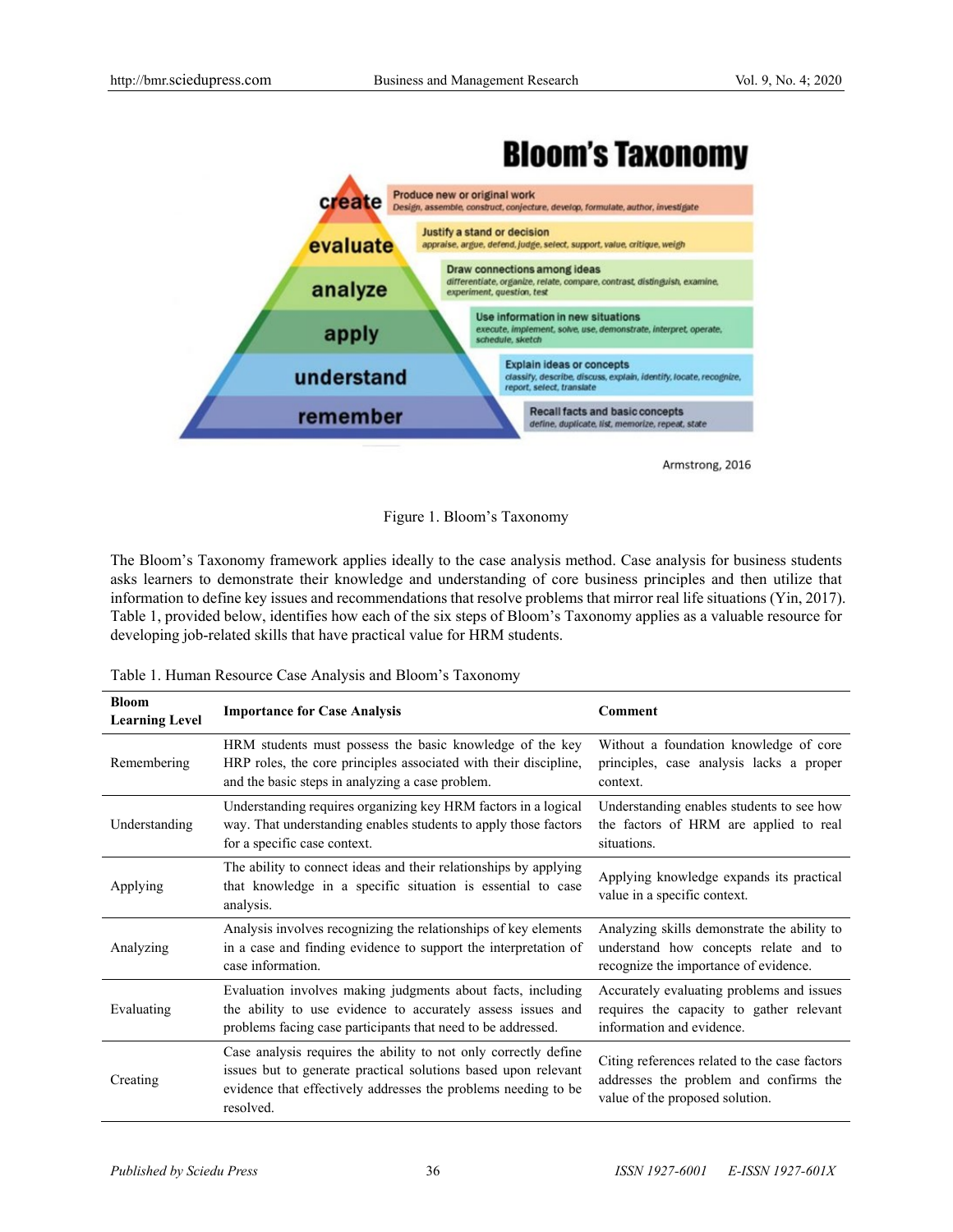# **3. Intrapersonal Level of Analysis**

In preparing a case analysis, the Intrapersonal Level of Analysis includes factors within the HRP which motivate her/his performance. "Intra" literally means "within." At the intrapersonal level, each HRP is concerned with honoring duties owed to others – especially duties owed to the Top Management Team and duties owed to employees (Caldwell & Anderson, 2018). The problem or challenge facing an HRP at this intrapersonal level is to perform her/his responsibilities at the highest professional level – thereby honoring duties owed to others. This intrapersonal commitment to be excellent and ethical serves the organization at the highest possible level and enables the HRP to demonstrate personal competence and moral integrity.

# **4. Interpersonal Level of Analysis**

The primary roles of HRPs involve two critically important obligations. Fundamentally, the HRM purpose involves an ethical responsibility to support the strategic objectives of a firm's Top Management Team (TMT) in pursuing the mission and goals of a firm (Caldwell, Truong, Linh & Tuan, 2011). As a staff function, HRM supports all of the departments in an organization – and, in so doing, HRPs establish relationships with department heads, supervisors, job applicants, and individual employees who they serve (Gomez-Mejia, Balkin & Cardy, 2020). HRPs also serve as employee advocates (Conaton, 2014) in communicating to TMT members the needs of employees and their response to organizational goals and priorities. At this interpersonal level, a key quality of HRPs is their ability to demonstrate strong interpersonal sensitivity, great tact, and high emotional intelligence in assisting the TMT to achieve its goals (Goleman, 2005). In every case analysis, HRPs must address their obligations owed to others at this interpersonal level.

# **5. Organizational Level of Analysis**

At the organizational level, the HRP role focuses on supporting individuals and departments -- thereby creating value for the firm through achieving its strategic objectives (Conner & Ulrich, 1996). The HRM function supports the TMT's goals through programs and policies designed to most effectively support employees' efforts to serve customers and create added value. HRPs help at the organization level by assisting departments to achieve operational efficiencies by job design, improving organizational systems and processes, and providing research and analysis to assist departments (Dess & Sauerwald, 2014). It is in helping organizations to select and retain human capital and to develop employee skills through training and development that HRPs are able to also assist an organization to be more effective in achieving its goals (Becker, Huselid & Ulrich, 2001). In case analysis, the focus on organizational results is at the heart of every case.

## **6. Societal Level of Analysis**

Organizations succeed by adding value to society and to external stakeholders (Porter, 2008). HRPs contribute to creating this added value through the internal support systems that help departments and individuals to improve their ability to integrate organization efforts (Boxall & Purcell, 2011). At the societal level of analysis, HRPs provide their organizations with research about changes in the external environment of the firm and support departmental efforts in gathering information about how the firm can respond to changing customer needs (Caldwell & Anderson, 2018b). By serving as a moral lens for organizations, HRPs also help companies to honor their moral obligations to society (Deckop, 2006; Caldwell et al., 2011). Acknowledging the moral and ethical responsibilities of a firm in honoring duties owed to internal and external stakeholders can enable a firm to strengthen its image and build an image of corporate integrity (Veleva, 2010).

# **7. Defining Problem Statements**

Each of the four levels of analysis impact an organization and its long-term ability to achieve its strategic objectives (Caldwell, 2020). Defining the problems to be solved at each level enables HRM students to recognize the complexity of the factors that they might otherwise overlook (Shakun, 2003). For a case analysis problem in HRM, the central character is the HRP responsible for developing solutions at each of the four levels of analysis. At each level the HRP's task is to identify the precise nature of the problems to be addressed – incorporating the needs of the individuals involved, the purpose of the organization, and the impacts of organization decisions on internal and external stakeholders. The best possible outcomes sought are articulated in each of the four problem statements at the respective levels of analysis – recognizing that the levels of analysis are ultimately interrelated in pursuing short-term and long-term outcomes that serve the best interests of the organization. An overall problem statement integrates the four separate problem statements in formalizing an overall case objective.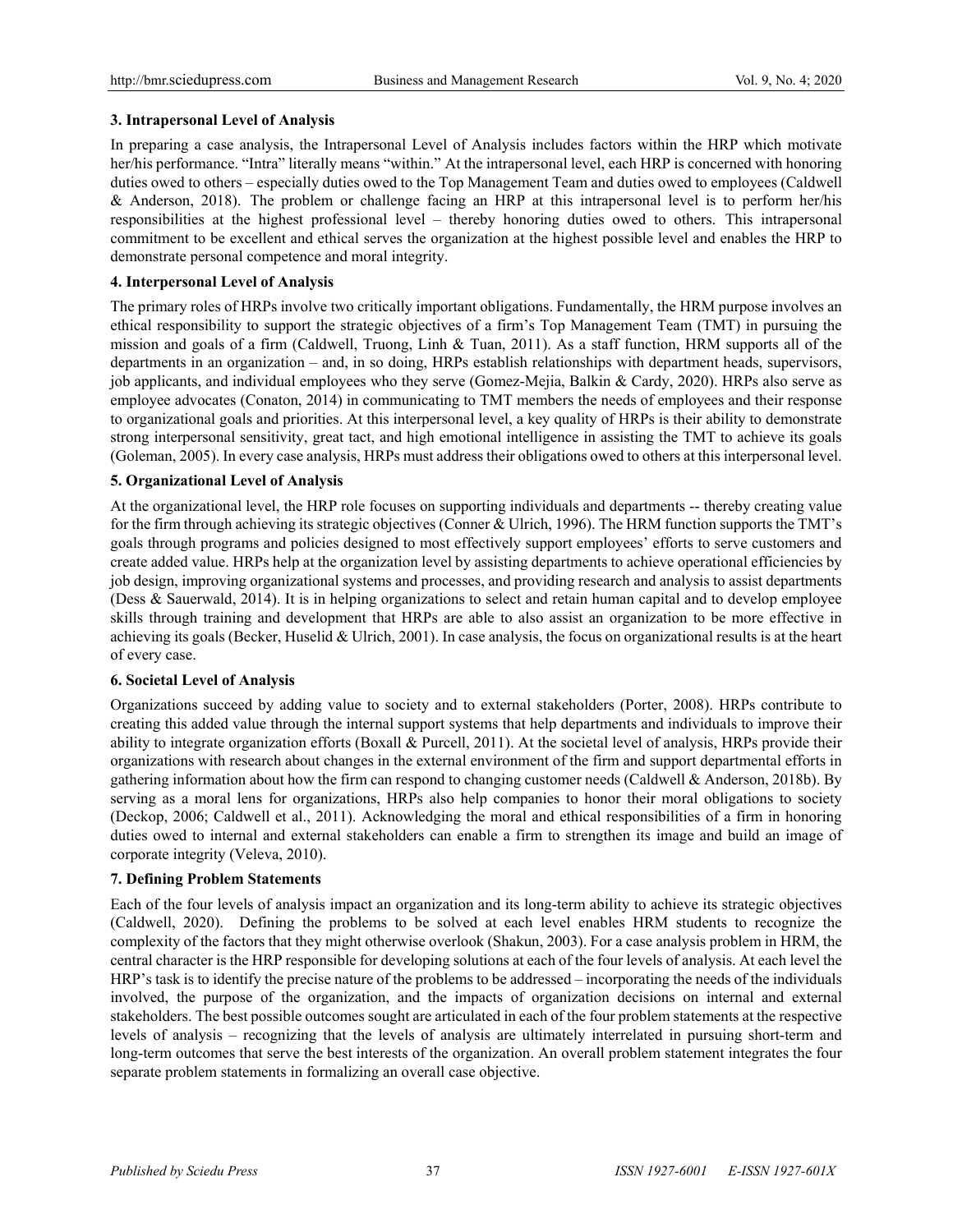# **8. Articulating Key Issues**

For every problem statement at each level of analysis, there are multiple issues that affect the achievement of the desired case outcomes. Those issues inevitably involve scarce resources which must be addressed. If resources are abundant, then problems associated with case analysis would cease to exist. Identifying the issues to be addressed must focus on the purposes articulated in the problem statements at each level of analysis. The great value of identifying the issues at each level of analysis enables an organization to fully understand how each level must be addressed to address the interlocking problem statements (Van Aken & Berends, 2018). Failing to identify key issues that are important to a successful resolution of a problem weakens an organization's ability to ultimately resolve those issues.

# **9. Identifying Realistic Recommendations**

Each issue at the four levels of analysis needs to be addressed with a specific recommendation that effectively resolves that issue. Failing to recognize the complexity of an issue and missing their root causes result in predictable failures in resolving those issues (Okes, 2019). The ability to effectively analyze a problem and to correctly identify its causal issues are critical skills which HRM students must demonstrate if they are to be successful in their professional careers (Gomez-Mejia, Balkin & Cardy, 2020). Providing specific evidence that relates to the context of the problems facing a central case figure demands that HRM students develop 1) the ability to interpret information from a case correctly, 2) the insight to accurately define problems at each level of analysis, and 3) the research skills necessary to identify the most viable solutions to resolve the issues which make up the case (Robbins, 2011).

## **10. Documenting Relevant Research**

For HRM students, the ability to identify relevant evidence to support the recommendations contained in a case analysis is an acquired skill set. Becoming familiar with the research associated with "best practices" in HRM requires both a breadth and depth of knowledge acquisition. A "one-size-fits-all" approach to management decision-making is often inappropriate when analyzing the best approach to business decisions (Mansfield, 1996; Witcher & Chau, 2010). The ability to research business concepts and to properly apply concepts within the most appropriate context is not only important for HRM business students but is vitally important for practitioner HRPs as they advise TMTs and serve as business partners in their organizations (Zikmund, Carr & Griffin, 2013; Hair, Page & Brunsveld, 2019). The practical value of this case analysis skill is an essential skill set of every HRP (Caldwell & Anderson, 2018a) and a key to innovation and competitive advantage (Christensen & Raynor, 2013).

## **11. Developing Writing Skills**

Much of the work of HRM requires HRPs to demonstrate the ability to write clearly and effectively (Beaumont, 1993; DeCenzo, Robbins, & Venhulet, 2016). Experience in writing case analyses enable HRM students to develop both critical thinking and writing capabilities. The ability to analyze skills is regarded as a necessary capability of HRPs and is a key element of graduate programs in HRM at major universities (Heneman, 1999; Armstrong & Taylor, 2020). Communicating policies, programs, and practices to employees; documenting key information in job descriptions and other key documents; and explaining the implications of a host of management issues to the TMT demand that HRPs have highly-developed written communication skills (Holland, 2013). Teaching HRM students how to write a clear case analysis and requiring them to develop effective writing skills prepares those students to be perceived as professionals as practicing HRPs.

# **12. Framing an Ethical Decision Model**

Virtually every HRM decision involves an ethically-based decision with impacts on individuals (Hosmer, 1987; Schuman, 2001; Pinnington, Macklin & Campbell, 2007). Decisions in HRM are replete with duties owed to stakeholders and HRPs have a moral obligation to be ethical stewards who pursue the best long-term interests of the organizations and its stakeholders (Caldwell, *et al*., 2011; Caldwell & Anderson, 2018b). The University of Michigan's LaRue Hosmer proposed the ethical model for decision-making, indicated in Figure 2 below.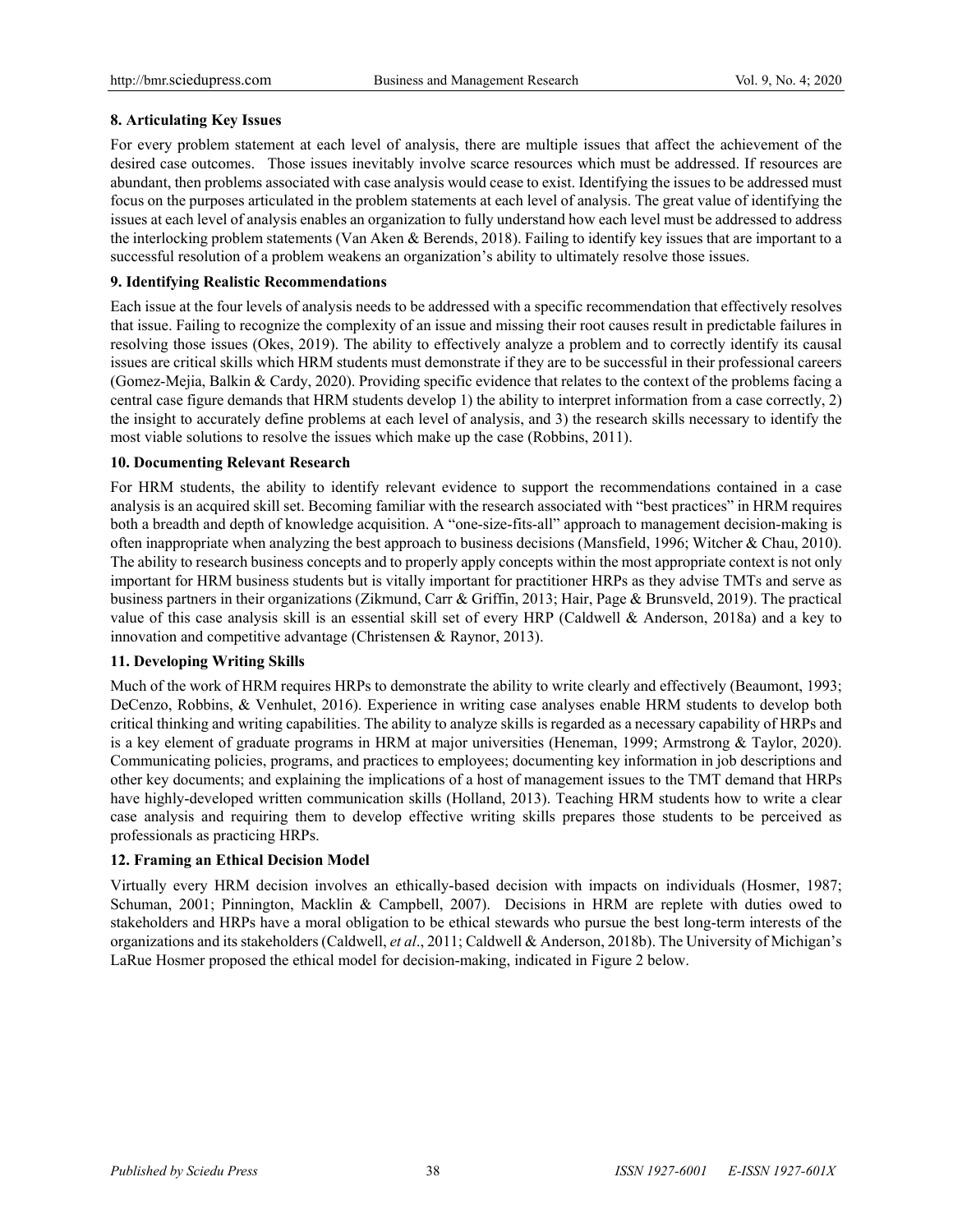

Figure 2. The Hosmer Decision Model

As a resource in HRM case analysis, the Hosmer model enables students to identify the moral, ethical, economic, and legal consequences of HRM decisions (Hosmer, 2010). As important, this model enables HRM students to incorporate all of the factors of case analysis described herein in framing the problems of an HRM scenario, the issues to be addressed, the levels of analysis that are relevant, and the importance of explaining the rationale for proposed recommendations that resolve organizational issues.

#### **13. Summary**

The challenges facing business schools and the students that they teach are often compellingly difficult. Today's colleges and universities are often asked to teach students who lack proper academic preparation and the accompanying skill sets required to be effective practitioners (Greene & Forster, 2003; Conley, 2008). For more than a decade, academic scholars have roundly criticized the modern business schools for their failure to adequately prepare business graduates for employment as tomorrow's leaders and managers (Pfeffer & Fong, 2002; Mintzberg, 2005).

For the HRM field, where more than two-thirds of working HRM practitioners lack any academic training in their profession at the university level (Gomez-Mejia, Balkin & Cardy, 2020). The ability to develop critical thinking and writing skills to function effectively as HRPs can enable HRM students to prepare for the many challenges of their future professions. For those students, developing the ten factors essential to effective case analysis can enable those students to improve their job skills and enhance their ability to serve their organizations and the world in which they will work.

#### **References**

Armstrong, M. (2011). *Armstrong's handbook of strategic human resource management*. New York: Kogan Page Publishers.

Armstrong, M., & Taylor, S. (2020). *Armstrong's handbook of human resource management practice*. New York: Kogan Page Publishers.

Beaumont, P. B. (1993). *Human resource management: Key concepts and skills*. New York: Sage.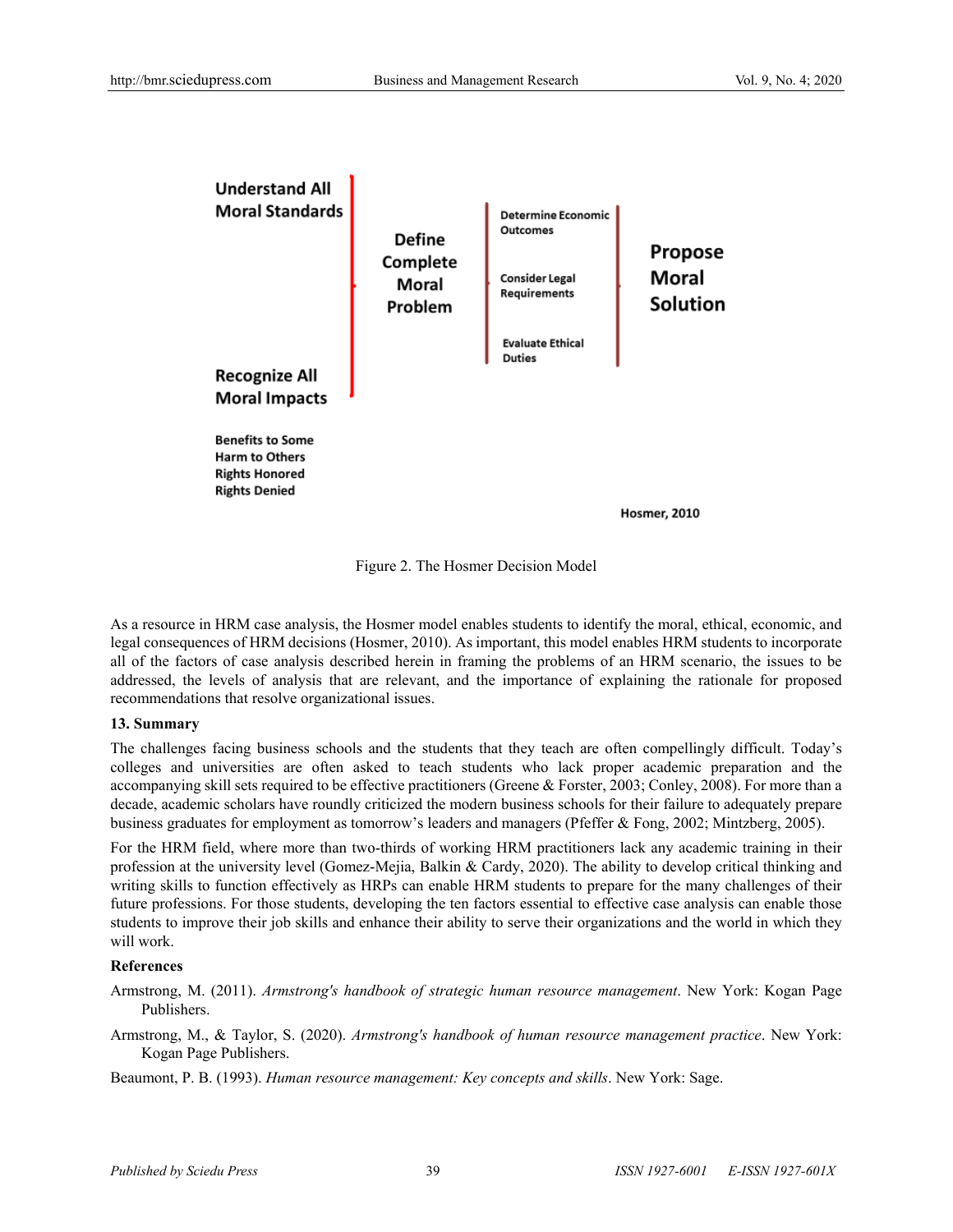- Becker, B. E., Huselid, M. A., & Ulrich, D. (2001). *The HR scorecard: Linking people, strategy, and performance*. Boston, MA: Harvard Business Review Press.
- Boxall, P., & Purcell, J. (2011). *Strategy and human resource management*. Boston, MA: McGraw-Hill.
- Caldwell, C., (2020). Strategic principles in a troubled world. *Graziadio Business Review, 23*(2). Retrieved from https://gbr.pepperdine.edu/2020/09/strategic-principles-in-a-troubled-world/
- Caldwell, C., & Anderson, V., (Eds.). (2018a). *Human resource management: A transformative perspective*. Hauppage, New York: NOVA Publishing.
- Caldwell, C. and Anderson, V. (Eds). (2018b). *Strategic human resource management*. Hauppage, New York: NOVA Publishing.
- Caldwell, C., Truong, D., Linh, P., & Tuan, A., (2011). Strategic human resource management as ethical stewardship. *Journal of Business Ethics, 98*(1), 171-182. https://doi.org/10.1007/s10551-010-0541-y
- Christensen, C., & Raynor, M. (2013). *The innovator's solution: Creating and sustaining successful growth*. Boston, MA: Harvard Business Review Press.
- Conley, D. T., (2008). Rethinking college readiness. *New Directions for Higher Education, 2008*(144). 3-13. https://doi.org/10.1002/he.321
- Conner, J., & Ulrich, D. (1996). Human resource roles: Creating value, not rhetoric. *Human Resource Planning, 19*(3), 38-49.
- DeCenzo, D. A., Robbins, S. P., & Verhulst, S. L. (2016). *Fundamentals of human resource management*. New Jersey: John Wiley & Sons.
- Deckop, J. R. (Ed.). (2006). *Human resource management ethics*. Charlotte, NC: IAP.
- Dess, G. G., & Sauerwald, S. (2014). Creating value in organizations: The vital role of social capital. *Organizational Dynamics, 43*(1), 1-8. https://doi.org/10.1016/j.orgdyn.2013.10.001
- Falletta, S. (2014). In search of HR intelligence: evidence-based HR analytics practices in high performing companies. *People and Strategy, 36*(4), 28.
- Gomez-Mejia, L. R., Balkin, D., & Cardy, R. (1995). *Managing human resources*. New Jersey: Prentice-Hall.
- Greene, J. P. & Forster, G., (2003). *Public high school graduation and college readiness rates in the United States. Education Working Paper No. 3*. Center for Civic Innovation. Manhattan Institute for Policy Research.
- Hair Jr, J. F., Page, M., & Brunsveld, N. (2019). *Essentials of business research methods*. London: Routledge. https://doi.org/10.4324/9780429203374
- Heneman, R. L. (1999). Emphasizing analytical skills in HR graduate education: The Ohio State University MLHR program. *Human Resource Management: Published in Cooperation with the School of Business Administration, The University of Michigan and in alliance with the Society of Human Resources Management, 38*(2), 131-134. https://doi.org/10.1002/(SICI)1099-050X(199922)38:2<131::AID-HRM8>3.0.CO;2-0
- Holland, P. W. (2013). Comments on van der Linden's Critique and Proposal for Equating. *Journal of Educational Measurement, 50*(3), 286-294. https://doi.org/10.1111/jedm.12015
- Hosmer, L. R. (2010). *The ethics of management*. Boston, MA: McGraw-Hill.
- Hosmer, L. T. (1987). Ethical analysis and human resource management. *Human Resource Management, 26*(3), 313-330. https://doi.org/10.1002/hrm.3930260302
- Laursen, K., & Foss, N. J. (2003). New human resource management practices, complementarities and the impact on innovation performance. *Cambridge Journal of economics, 27*(2), 243-263. https://doi.org/10.1093/cje/27.2.243
- Mansfield, R. S. (1996). Building competency models: Approaches for HR professionals. *Human Resource Management, 35*(1), 7-18. https://doi.org/10.1002/(SICI)1099-050X(199621)35:1<7::AID-HRM1>3.0.CO;2-2
- Mintzberg, H., (2005). *Managers not MBAs: A hard look at the soft practice of managing and management development.* San Francisco, CA: Berrett-Koehler.
- Okes, D., (2019). *Root cause analysis: The core of problem solving and corrective action* (2nd ed.). Milwaukee, WI: ASQ Press.